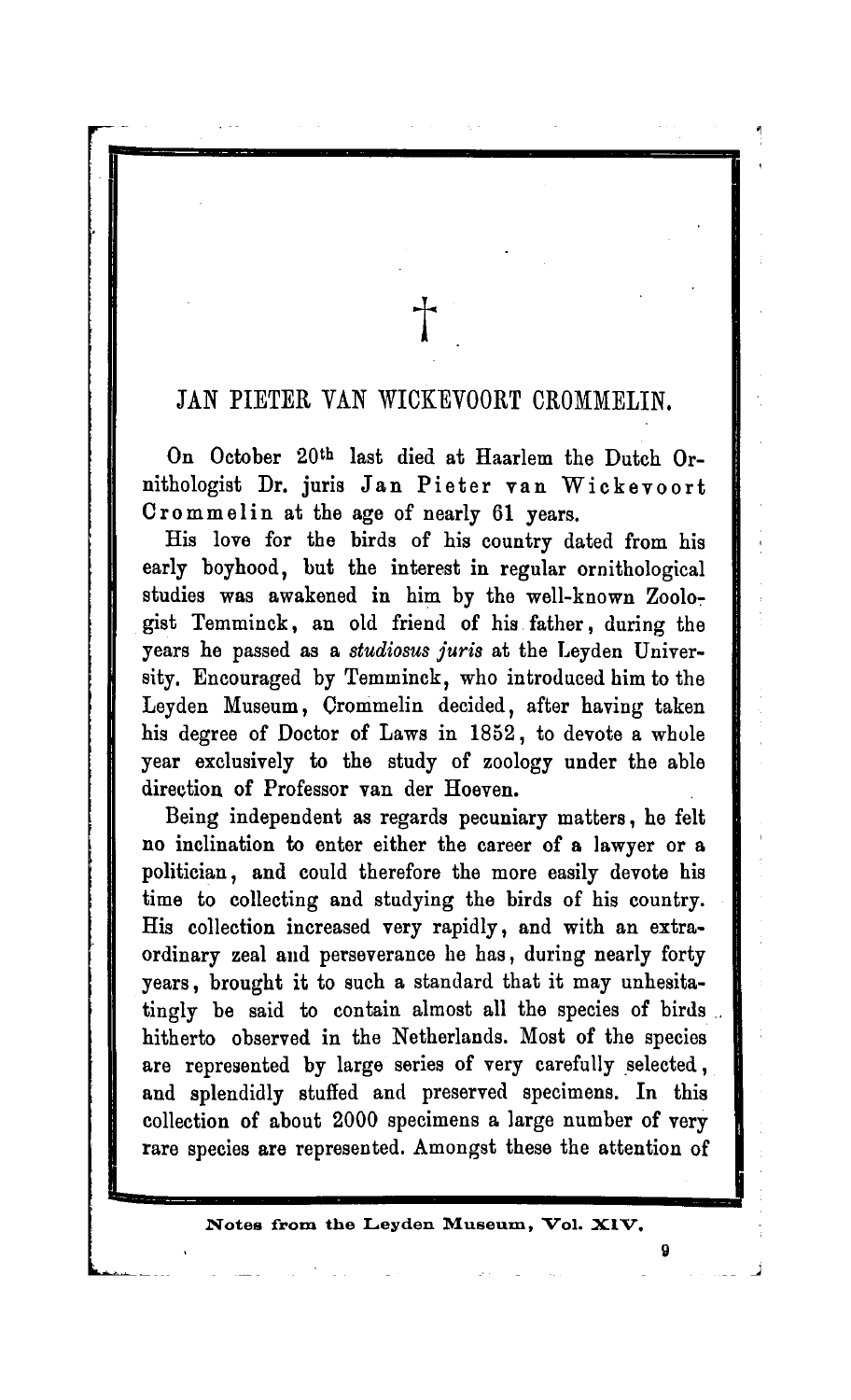Ornithologists may be called to the following: Milvus migrans (Bodd.).

Turdus obscurus Gm. juv.; Oct. 27<sup>th</sup> 1843, near Haarlem. Anthus richardi Vieill.  $\vec{C}$  juv.; Oct. 24<sup>th</sup> 1890, The Hague. Loxia bifasciata (Brehm), two males; North Holland. Ardea ralloides Scop, adult; July 1830, Schollevaers Eiland. Ibis falcinellus (L.), Q jun.; Oct. 30th 1873, Overijsel Otis tarda L. male; March 7th 1855, Dordrecht. Otis tetrax  $L.$  two females, shot on December 28<sup>th</sup> 1853

in Gelderland, and January 28th near Alkmaar. Rallus parvus Scop.  $\sigma$  juv.; September 9th 1872, Overijsel.

Numenius tenuirostris (Vieill.), male; December 5<sup>th</sup> 1856, near Haarlem.

Fuligula rufina (Pall.), five specimens from the Naarder Meer near Amsterdam.

Moreover, as hardly need to be said, his collection contains whole series of Ampelis garrula, Nucifraga caryocatactes, Syrrhaptes paradoxus and others, all obtained during their respective invasions in the Netherlands.

A complete list contains ample informations about each of the specimens obtained. His collection has furnished a great number of facts mentioned in » Bouwstoffen voor eene Fauna van Nederland", and many valuable contributions from his hand are contained in the »Archives Néerlandaises" and in »Nederlandsch Tijdschrift voor de Dierkunde", while many of his most interesting observations have been recorded by Dr. Herman Albarda in his annual reports (Ornithologisch Jaarverslag) which are published in »Tijdschrift der Dierkundige Vereeniging".

Crommelin was much interested in the occurrence of hybrids, especially among Ducks, and several very interesting cases of interbreeding were treated of by him in the above mentioned periodicals.

The value of all that has been done by this zealous Ornithologist will, however, be enhanced when we consider that, already during his academical studies, he suffered much from <sup>a</sup> disease of his eyes, which rapidly became worse,

Notes from the Leyden Museum, Vol. XIV.